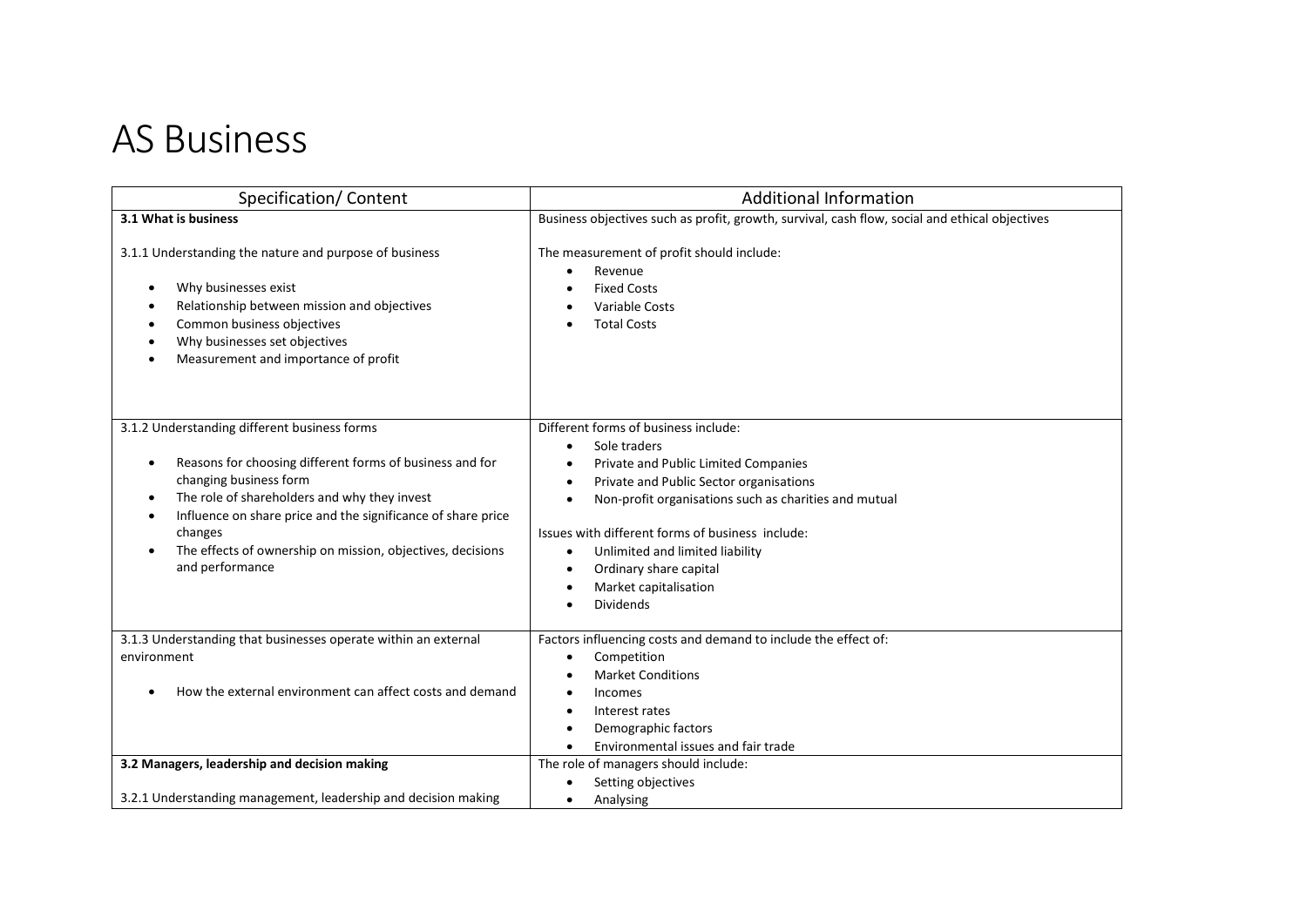|                                                                           | Leading<br>$\bullet$                                                                        |
|---------------------------------------------------------------------------|---------------------------------------------------------------------------------------------|
| What managers do                                                          | Making decisions                                                                            |
| Types of management and leadership styles and influences                  | Reviewing                                                                                   |
| on these                                                                  |                                                                                             |
| The effectiveness of different styles of management and                   |                                                                                             |
| leadership                                                                | Theories of management and leadership styles should include:                                |
|                                                                           | The Tannenbaum Schmidt continuum<br>$\bullet$                                               |
|                                                                           | The Blake Mouton Grid                                                                       |
| 3.2.2 Understanding decision making                                       | Scientific decision making should include                                                   |
|                                                                           | understanding and interpreting decision trees and calculating expected value and net gains. |
| The value of decision making based on data (scientific<br>$\bullet$       |                                                                                             |
| decision making) and on intuition                                         | Decision making to include an understanding of:                                             |
| The use and value of decision trees in decision making                    | $\bullet$ Risks                                                                             |
| $\bullet$                                                                 | •Rewards                                                                                    |
| Influences on decision making                                             | •Uncertainty                                                                                |
|                                                                           | .Opportunity cost.                                                                          |
|                                                                           |                                                                                             |
|                                                                           | Influences on decision making to include:                                                   |
|                                                                           | •Mission                                                                                    |
|                                                                           | •Objectives                                                                                 |
|                                                                           | $\bullet$ Ethics                                                                            |
|                                                                           | .The external environment including competition                                             |
|                                                                           | •Resource constraints.                                                                      |
| 3.2.3 The role and importance of stakeholders                             | Stakeholder mapping: stakeholder power and interest.                                        |
|                                                                           |                                                                                             |
| The need to consider stakeholder needs when making<br>$\bullet$           | Managing the relationship with different                                                    |
| decisions                                                                 | stakeholders includes communication and consultation.                                       |
| Stakeholder needs and the possible overlap and<br>٠                       |                                                                                             |
| conflict of these needs                                                   |                                                                                             |
| Influences on the relationship with stakeholders                          |                                                                                             |
| How to manage the relationship with different                             |                                                                                             |
| stakeholders                                                              |                                                                                             |
| 3.3 Decision making to improve marketing performance                      | Marketing objectives include:                                                               |
|                                                                           | • Sales volume and sales value                                                              |
| 3.3.1 Setting marketing objectives                                        | •Market size                                                                                |
| The value of setting marketing objectives<br>$\bullet$                    | • Market and sales growth                                                                   |
| External and internal influences on marketing objectives and<br>$\bullet$ | •Market share                                                                               |
| decisions                                                                 | •Brand loyalty.                                                                             |
|                                                                           |                                                                                             |
|                                                                           |                                                                                             |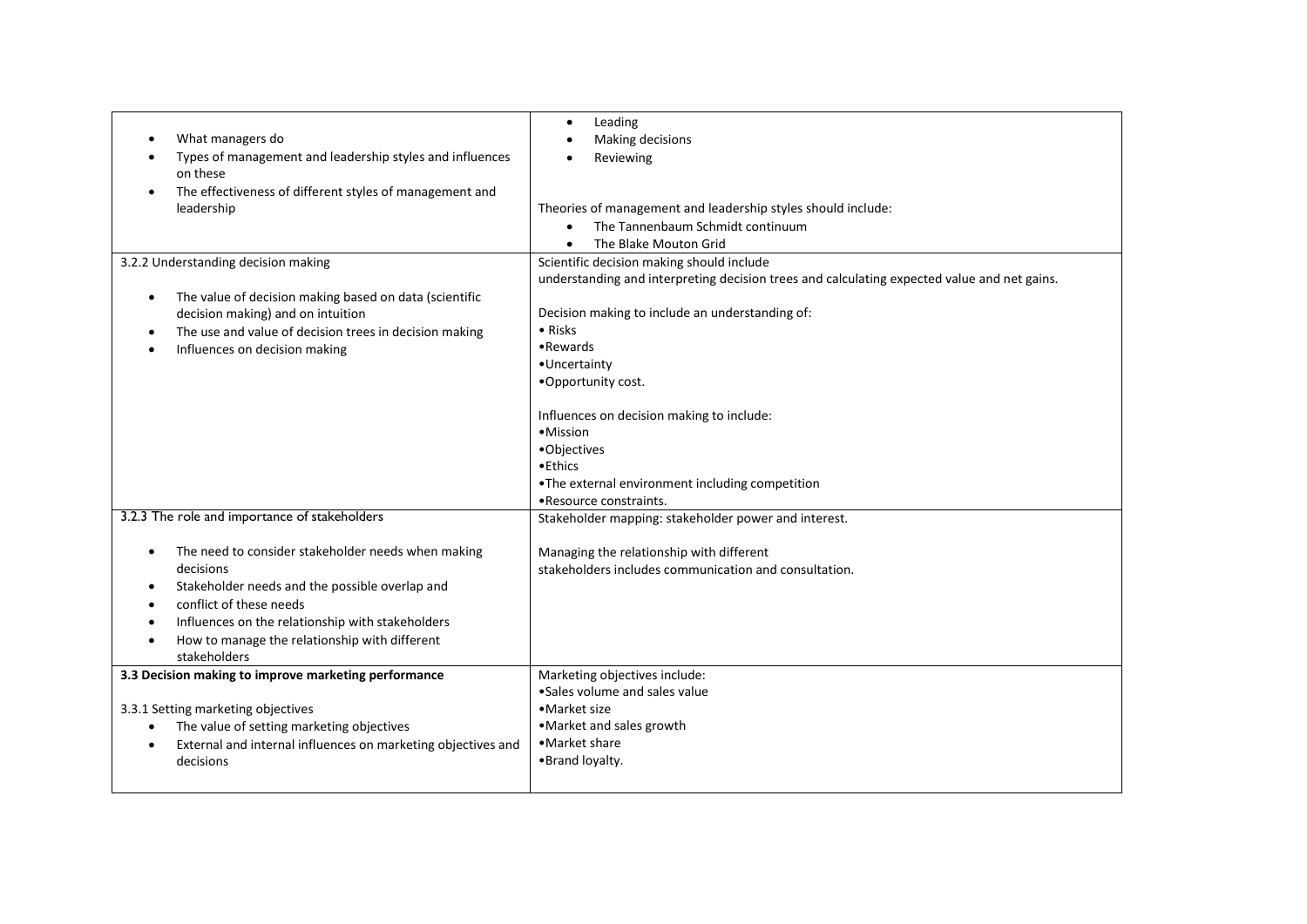| 3.3.2 Understanding markets and customers<br>The value of primary and secondary marketing research<br>The value of sampling<br>The interpretation of marketing data<br>The value of technology in gathering and analysing data for<br>marketing decision making<br>The interpretation of price and income elasticity of demand<br>data<br>The value of the concepts of price and income elasticity of<br>demand to make marketing decisions<br>The use of data in marketing decision making and planning<br>$\bullet$                                                                                        | Marketing research should include:<br>. Qualitative and quantitative data<br>•Market mapping.<br>You should be able to calculate market and sales growth, market share and size.<br>Interpretation of marketing data should include:<br>. Positive and negative correlation and<br>an understanding of the strength of the<br>relationship<br>•Understanding the concept of confidence intervals<br>.Understanding extrapolation.                                                                                                                                                                                                                        |
|--------------------------------------------------------------------------------------------------------------------------------------------------------------------------------------------------------------------------------------------------------------------------------------------------------------------------------------------------------------------------------------------------------------------------------------------------------------------------------------------------------------------------------------------------------------------------------------------------------------|----------------------------------------------------------------------------------------------------------------------------------------------------------------------------------------------------------------------------------------------------------------------------------------------------------------------------------------------------------------------------------------------------------------------------------------------------------------------------------------------------------------------------------------------------------------------------------------------------------------------------------------------------------|
|                                                                                                                                                                                                                                                                                                                                                                                                                                                                                                                                                                                                              | Students should be able to interpret price and income elasticity of demand data and be able to<br>analyse the impact of changes in price and income on revenue (they do not need to be able<br>to calculate these).                                                                                                                                                                                                                                                                                                                                                                                                                                      |
| 3.3.3 Making marketing decisions: segmenting, targeting, positioning<br>The process and value of segmentation, targeting and<br>positioning<br>Influences on choosing a target market and positioning                                                                                                                                                                                                                                                                                                                                                                                                        | Segmentation methods include:<br>·Demographic<br>•Geographic<br>$•$ Income<br>. Behavioural segmentation.<br>Targeting may include niche and mass marketing                                                                                                                                                                                                                                                                                                                                                                                                                                                                                              |
| 3.3.4 Making marketing decisions: using the marketing mix<br>The elements of the marketing mix (7p's)<br>The influences on and effects of changes in the elements of<br>the marketing mix<br><b>Product decisions</b><br>Pricing decisions<br>$\bullet$<br>Decisions about the promotional mix<br>$\bullet$<br>Distribution (place) decisions<br>Decisions relating to other elements of the marketing mix:<br>people, process and physical environment<br>The importance of an influences on an integrated marketing<br>$\bullet$<br>mix<br>Understanding the value of digital marketing and e-<br>commerce | The marketing mix should be considered<br>for goods and services, both industrial and consumer<br>Types of consumer goods considered should include convenience, shopping and specialty products.<br>Product decisions should include:<br>. The value of product portfolio analysis and the Boston Matrix<br>. The value of the product life cycle model including extension strategies<br>. Influences on and the value of new product development.<br>Pricing decisions should include penetration and price skimming<br>Promotional decisions should include the value of branding<br>Distribution channels should include multi-channel distribution |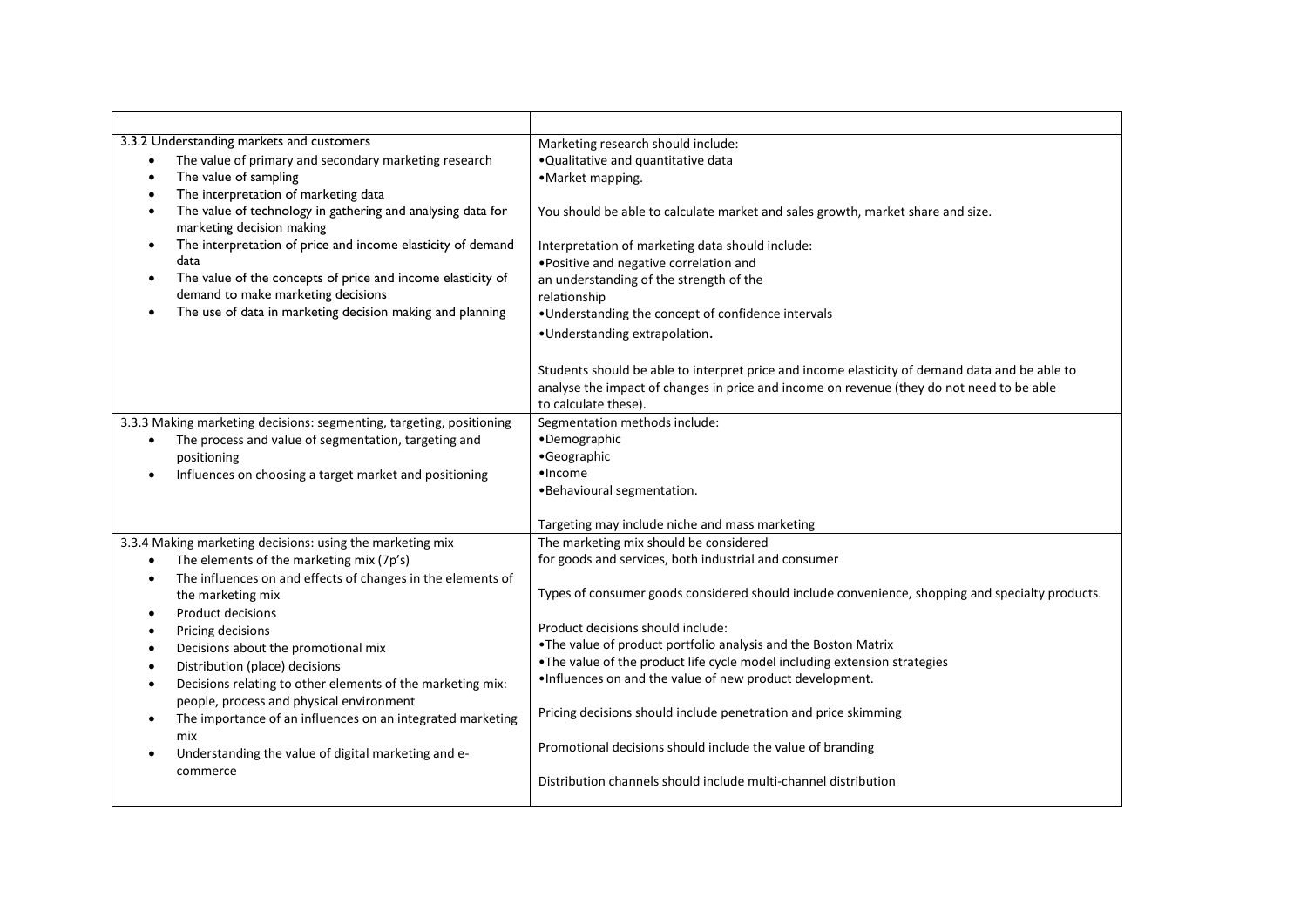|                                                                         | Influences on an integrated marketing mix include:                                             |
|-------------------------------------------------------------------------|------------------------------------------------------------------------------------------------|
|                                                                         | •The position in the product life cycle                                                        |
|                                                                         | .The Boston Matrix                                                                             |
|                                                                         | •The type of product                                                                           |
|                                                                         | •Marketing objectives                                                                          |
|                                                                         | •The target market                                                                             |
|                                                                         | •Competition                                                                                   |
|                                                                         | ·Positioning                                                                                   |
|                                                                         |                                                                                                |
| 3.4 Decision making to improve operational performance                  | Operational objectives include:                                                                |
|                                                                         | $\bullet$ Costs                                                                                |
| 3.4.1 Setting operational objectives                                    | •Quality                                                                                       |
| The value of setting operational objectives                             | •Speed of response and flexibility                                                             |
| External and internal influences on operational objectives<br>$\bullet$ | ·Dependability                                                                                 |
| and decisions                                                           | · Environmental objectives                                                                     |
|                                                                         | • Added value                                                                                  |
| 3.4.2 Analysing operational performance                                 | Students should be able to calculate:                                                          |
| Interpretation of operations data                                       | •Labour productivity                                                                           |
| Calculation of operations data                                          | ·Unit costs (average costs)                                                                    |
| The use of data in operational decision making and planning             | •Capacity                                                                                      |
|                                                                         | •Capacity utilisation.                                                                         |
| 3.4.3 Making operational decisions to improve performance:              | Lean production should include 'Just in Time' operations                                       |
| increasing efficiency and productivity                                  |                                                                                                |
| The importance of capacity<br>$\bullet$                                 | The mix of resources should include an understanding of labour and capital intensive processes |
| The importance of efficiency and labour productivity<br>٠               |                                                                                                |
| How to increase efficiency and labour productivity<br>٠                 |                                                                                                |
| The benefits and difficulties of lean production<br>٠                   |                                                                                                |
| Difficulties increasing efficiency and labour productivity              |                                                                                                |
| How to choose the optimal mix of resources                              |                                                                                                |
| How to utilise capacity efficiently<br>٠                                |                                                                                                |
| How to use technology to improve operational efficiency                 |                                                                                                |
|                                                                         |                                                                                                |
| 3.4.4 Making operational decisions to improve performance: improving    | Methods of improving quality should include quality assurance                                  |
| quality                                                                 |                                                                                                |
| The importance of quality<br>$\bullet$                                  |                                                                                                |
| Methods of improving quality<br>٠                                       |                                                                                                |
| The benefits and difficulties of improving quality<br>$\bullet$         |                                                                                                |
| The consequences of poor quality                                        |                                                                                                |
|                                                                         |                                                                                                |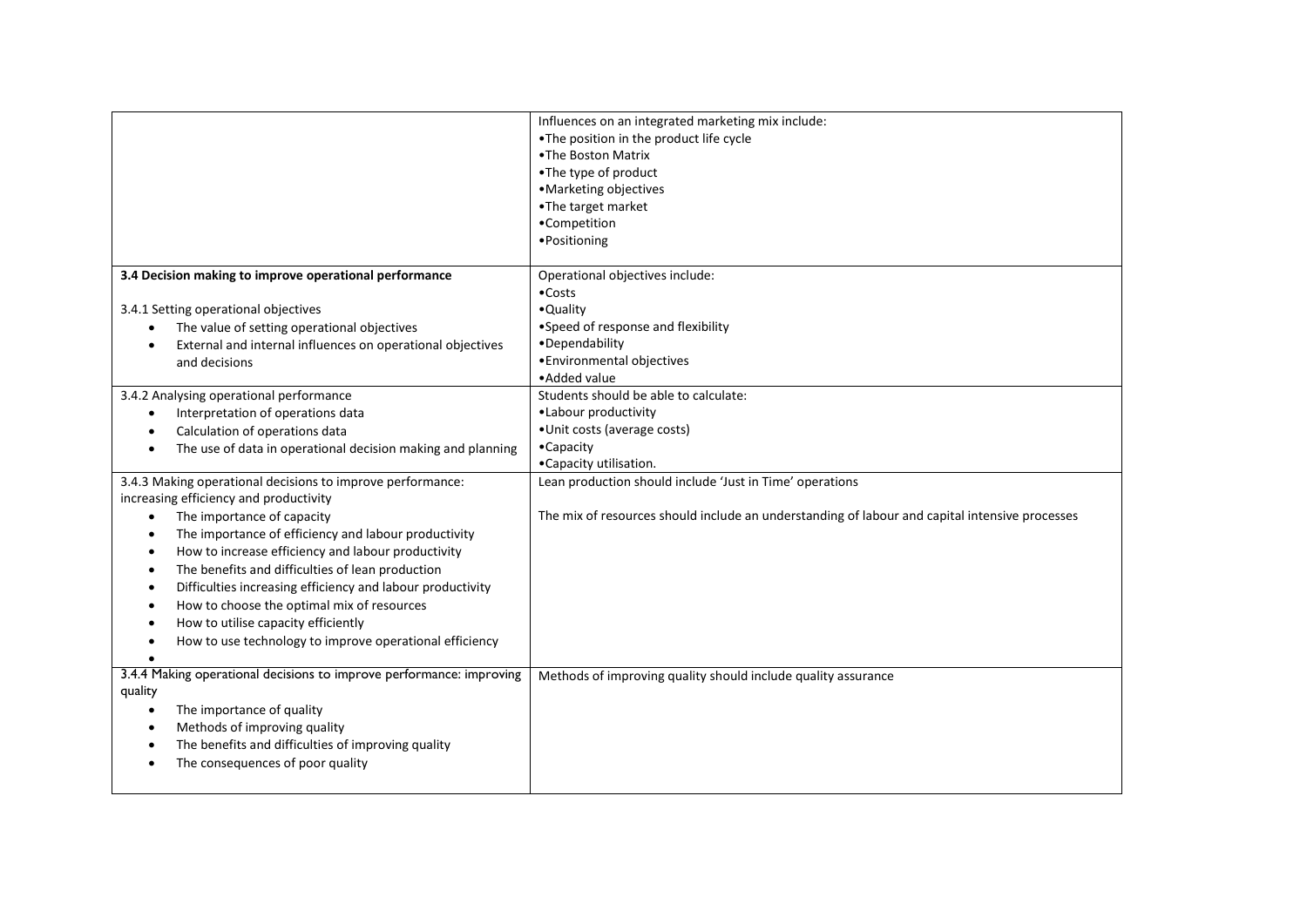| 3.4.5 Making operational decisions to improve performance:              | An understanding of flexibility should include mass customisation                       |
|-------------------------------------------------------------------------|-----------------------------------------------------------------------------------------|
| managing inventory and supply chains                                    |                                                                                         |
| Ways and value of improving flexibility, speed of response<br>$\bullet$ | Ways of matching supply to demand include:                                              |
| and dependability                                                       | Outsourcing                                                                             |
| How to manage supply to match demand and the value of<br>$\bullet$      | Temporary and part time employees<br>$\bullet$                                          |
| doing so                                                                | Producing to order<br>$\bullet$                                                         |
| Influences on and the amount of inventory held<br>$\bullet$             |                                                                                         |
| Influences on the choice of suppliers<br>٠                              | Inventory control should include:                                                       |
| How to manage the supply chain effectively and efficiently<br>٠         | Interpreting inventory control charts                                                   |
| and the value of this                                                   | Lead time<br>$\bullet$                                                                  |
| The value of outsourcing<br>٠                                           | Re-order levels<br>$\bullet$                                                            |
|                                                                         | Buffer level of inventory<br>$\bullet$                                                  |
|                                                                         | Re-order quantities                                                                     |
| 3.5 Decision making to improve financial performance                    | Financial objectives to include:                                                        |
|                                                                         | . The concept of a return on investment                                                 |
| 3.5.1 Setting financial objectives                                      | • An understanding of the proportion of long-term funding that is debt.                 |
| The value of financial objectives<br>$\bullet$                          |                                                                                         |
| The distinction between cash flow and profit<br>$\bullet$               |                                                                                         |
| The distinction between gross profit, operating profit and<br>٠         |                                                                                         |
| profit for the year                                                     |                                                                                         |
| Revenue, costs and profit objectives<br>$\bullet$                       |                                                                                         |
| Cash flow objectives<br>٠                                               |                                                                                         |
| Objectives for investment<br>٠                                          |                                                                                         |
| Capital structure objectives                                            |                                                                                         |
| External and internal influences on financial objectives and            |                                                                                         |
| decisions                                                               |                                                                                         |
| 3.5.2 Analysing financial performance                                   | Analysing budgets should include variance analysis and adverse and favourable variances |
| How to construct and analyse budgets and cash flow<br>$\bullet$         | Break-even analysis should include:                                                     |
| forecasts                                                               | •Break-even output                                                                      |
| The value of budgeting<br>$\bullet$                                     | •Margin of safety                                                                       |
| How to construct and interpret break-even charts<br>٠                   | •Contribution per unit                                                                  |
| How to calculate and illustrate on a break-even chart the               | .Total contribution.                                                                    |
| effects of changes in price, output and cost                            |                                                                                         |
| The value of break-even analysis<br>٠                                   | Analysing profitability should include the following ratio analysis:                    |
| How to analyse profitability<br>٠                                       | •Gross profit                                                                           |
| How to analyse timings of cash inflows and outflows<br>٠                | • Profit from operations                                                                |
| The use of data for financial decision making and planning              | • Profit for the year.                                                                  |
|                                                                         |                                                                                         |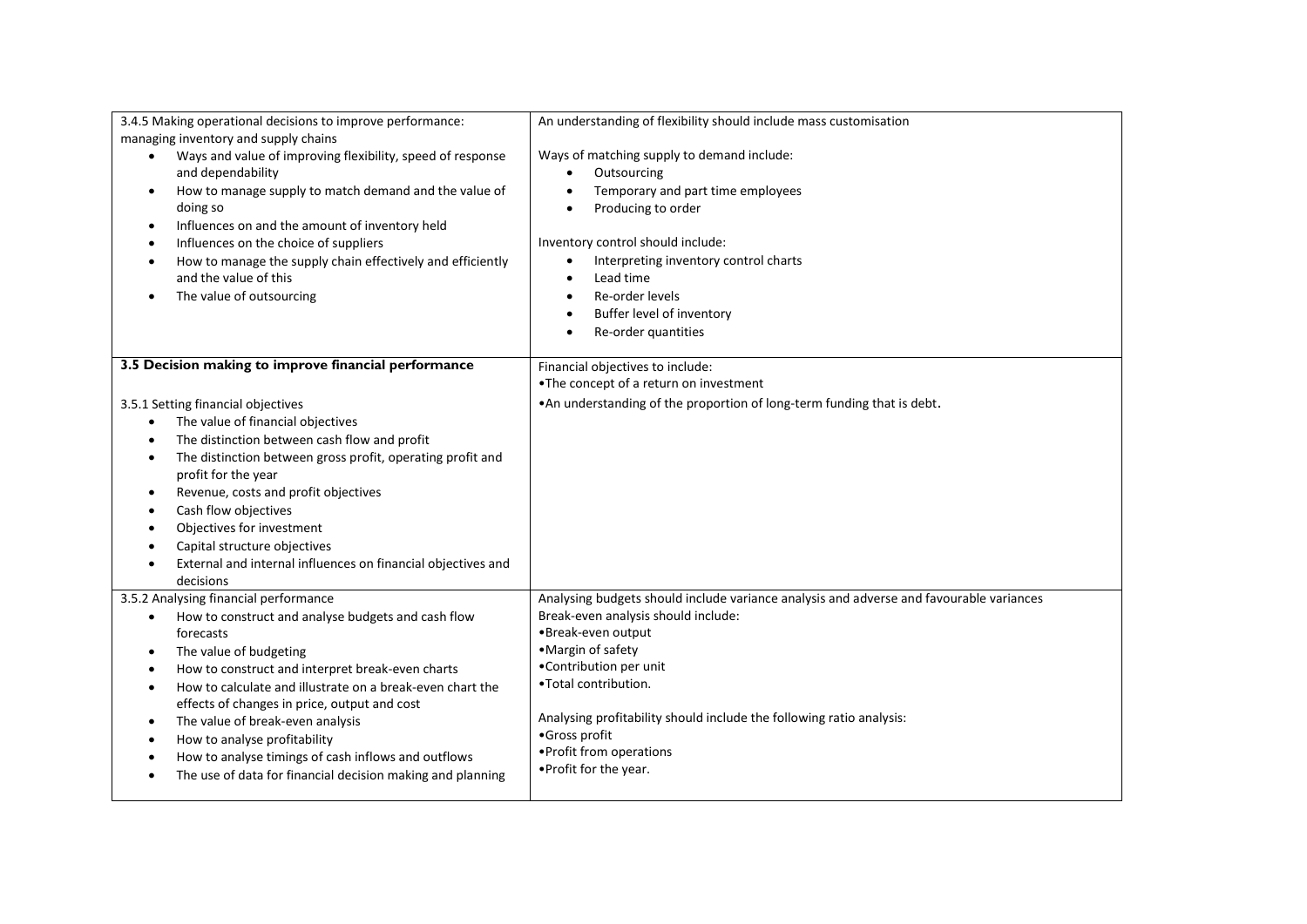|                                                                     | Analysing timings of cash flow should include an understanding of payables and receivables. |
|---------------------------------------------------------------------|---------------------------------------------------------------------------------------------|
| 3.5.3 Making financial decisions: sources of finance                | Sources of finance should include:                                                          |
| Internal and external sources of finance                            | •Debt factoring                                                                             |
| Advantages and disadvantages of different sources of<br>$\bullet$   | •Overdrafts                                                                                 |
| finance for short and long term uses                                | •Retained profits                                                                           |
|                                                                     | •Share capital                                                                              |
|                                                                     | •Loans                                                                                      |
|                                                                     | •Venture capital.                                                                           |
| 3.5.4 Making financial decisions: improving cash flow and profits   | Students should be able to assess ways of improving cash flow                               |
| Methods of improving cash flow<br>$\bullet$                         |                                                                                             |
| Methods of improving profits and profitability<br>$\bullet$         | Students should be able to assess ways of improving profitability                           |
| Difficulties improving cash flow and profit<br>$\bullet$            |                                                                                             |
|                                                                     |                                                                                             |
| 3.6 Decision making to improve human resource performance           | Human resource objectives include:                                                          |
|                                                                     | • Employee engagement and involvement                                                       |
| 3.6.1 Setting human resource objectives                             | •Talent development                                                                         |
| The value of setting human resource objectives                      | •Training                                                                                   |
| Internal and external influences on human resource                  | •Diversity                                                                                  |
| objectives and decisions                                            | •Alignment of values                                                                        |
|                                                                     | . Number, skills and location of employees                                                  |
| 3.6.2 Analysing human resource performance                          | Students should be able to calculate and                                                    |
| Calculating and interpreting human resource data                    | interpret:                                                                                  |
| The use of data for human resource decision making and<br>$\bullet$ | . Labour turnover and retention rates                                                       |
| planning                                                            | •Labour productivity                                                                        |
|                                                                     | • Employee costs as percentage of turnover                                                  |
|                                                                     | • Labour cost per unit.                                                                     |
| 3.6.3 Making human resource decisions: improving organisational     | Job design to include Hackman and Oldham's model                                            |
| design and managing the human resource flow                         |                                                                                             |
| Influences on job design<br>$\bullet$                               | Decisions relating to organisational design include:                                        |
| Influences on organisational design<br>$\bullet$                    | •Authority                                                                                  |
| Influences on delegation, centralisation and decentralisation<br>٠  | $•$ Span                                                                                    |
| The value of changing job and organisational design<br>$\bullet$    | • Hierarchy                                                                                 |
| How managing the human resource flow helps meet human<br>$\bullet$  | •Delegation                                                                                 |
| resource objectives                                                 | •Centralisation and decentralisation                                                        |
|                                                                     |                                                                                             |
|                                                                     | Human resource flow to include:                                                             |
|                                                                     | ·Human resource plan                                                                        |
|                                                                     | •Recruitment                                                                                |
|                                                                     | •Training                                                                                   |
|                                                                     | •Redeployment                                                                               |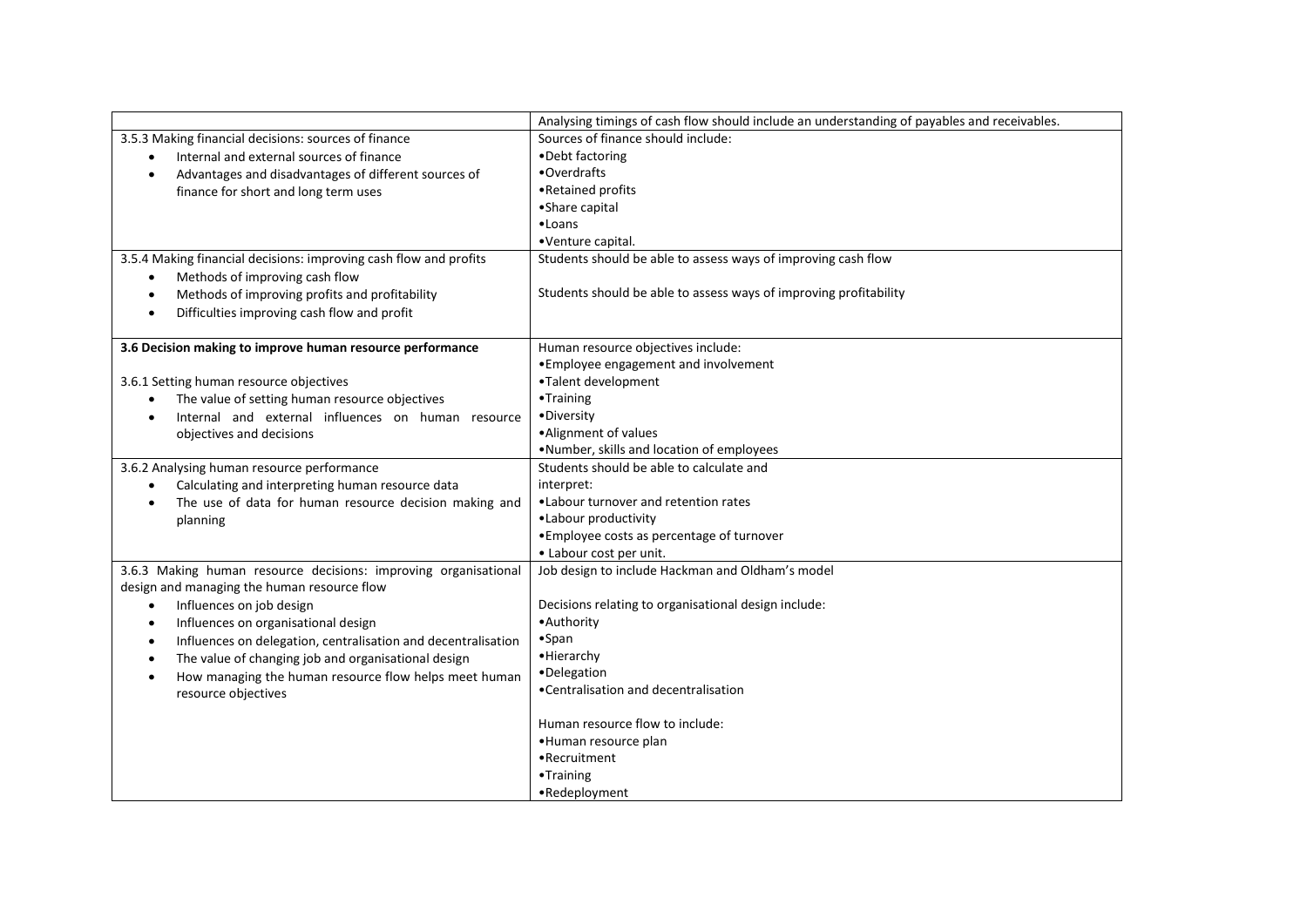|                                                                 | •Redundancy                                                                 |
|-----------------------------------------------------------------|-----------------------------------------------------------------------------|
| 3.6.4 Making human resource decisions: improving motivation and | Theories of motivation should include Taylor, Maslow and Herzberg           |
| engagement                                                      |                                                                             |
| The benefits of motivated and engaged employees                 | Financial methods of motivation should include:                             |
| How to improve employee engagement and motivation               | $\bullet$ Piece rate                                                        |
| The value of theories of motivation                             | •Commission                                                                 |
| The use of financial methods of motivation                      | •Salary schemes                                                             |
| The use of non-financial methods of motivating employees        | •Performance-related pay.                                                   |
| Influences on the choice and assessment of the effectiveness    |                                                                             |
| of financial and non-financial reward systems                   |                                                                             |
| Making human resource decisions: improving employer-<br>3.6.5   | Employee representation methods to include trade unions and works councils. |
| employee relations                                              |                                                                             |
| Influences on the extent and methods of employee                |                                                                             |
| involvement in decision making                                  |                                                                             |
| employer-employee<br>manage and improve<br>How to               |                                                                             |
| communications and relations                                    |                                                                             |
| Value of good employer-employee relations                       |                                                                             |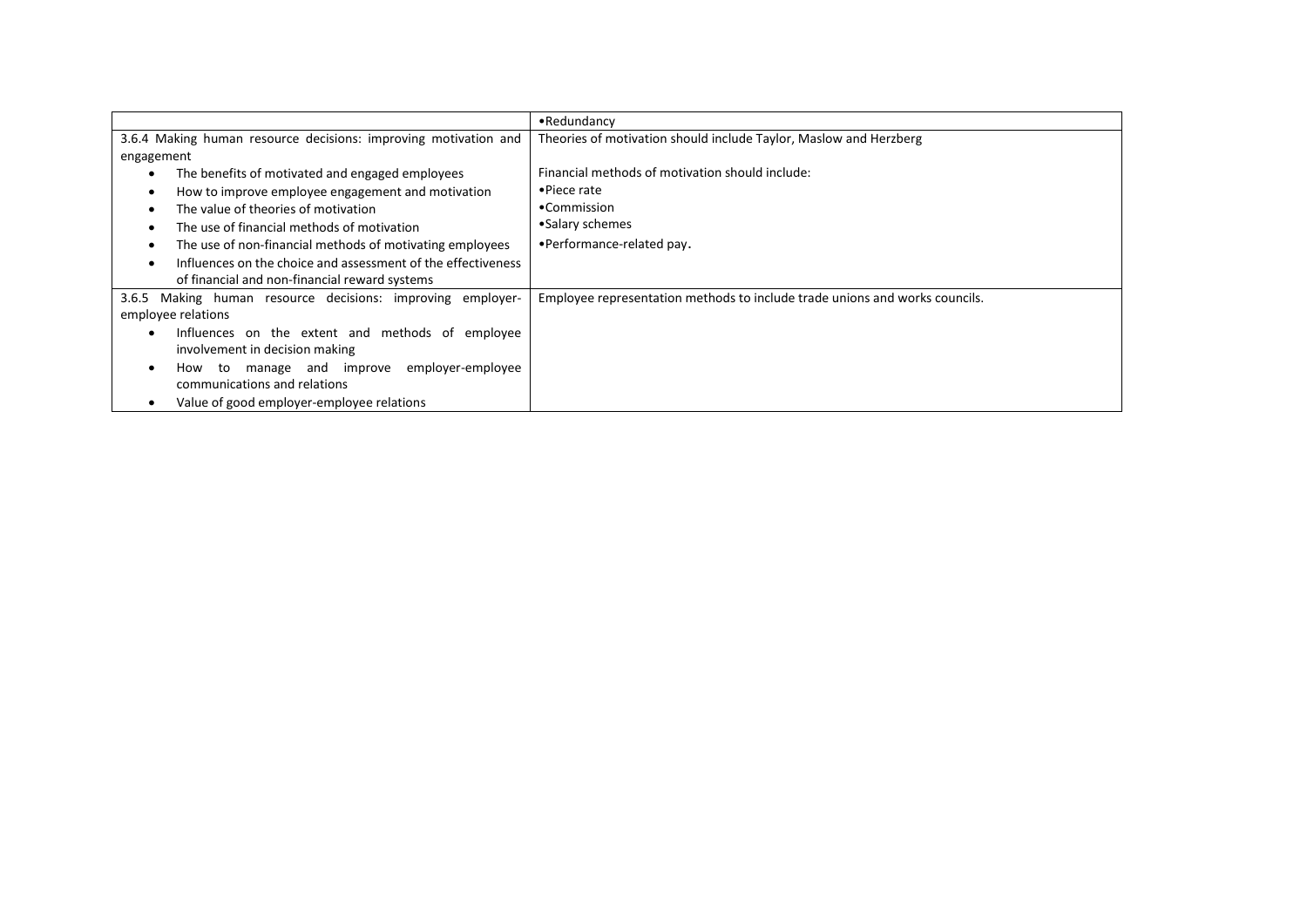## A2 Business

| Specification/Content                                                                                                                                                                                                                                                                                                                                                                                    | <b>Additional Information</b>                                                                                                                                                                                                                                                                 |
|----------------------------------------------------------------------------------------------------------------------------------------------------------------------------------------------------------------------------------------------------------------------------------------------------------------------------------------------------------------------------------------------------------|-----------------------------------------------------------------------------------------------------------------------------------------------------------------------------------------------------------------------------------------------------------------------------------------------|
| 3.7 Analysing the strategic position of a business<br>3.7.1 Mission, corporate objectives and strategy<br>Influences on the mission of a business<br>Internal and external influences on corporate objectives and<br>decisions<br>The links between mission, corporate objectives and strategy<br>The impact of strategic decision making on functional decision<br>making<br>The value of SWOT analysis | Influences on corporate objectives should include the pressures for short termism<br>$\bullet$<br>business ownership, the external and internal environment                                                                                                                                   |
| 37.2 Analysing the existing internal position of a business to assess<br>strengths and weaknesses: financial ratio analysis<br>How to assess the financial performance of a business using<br>balance sheets, income statements and financial ratios<br>The value of financial ratios when assessing performance                                                                                         | Financial ratio analysis to include<br>Profitability (ROCE)<br>$\bullet$<br>Liquidity (current ratio)<br>$\bullet$<br>Gearing<br>$\bullet$<br>Efficiency ratios: payables days, receivables days, inventory turnover<br>Data may be analysed over time or in comparison with other businesses |
| 3.7.3 Analysing the existing internal position of a business to assess<br>strengths and weaknesses: overall performance<br>How to analyse data other than financial statements to assess<br>the strengths and weaknesses of a business<br>The importance of core competencies<br>Assessing short and long-term performance                                                                               | Data other than financial statements should include operations, human resource and<br>$\bullet$<br>marketing data<br>Methods of assessing performance to include Kaplan and Norton's Balance Scorecard<br>model and Elkington's Triple Bottom Line (Profit, People and Planet)                |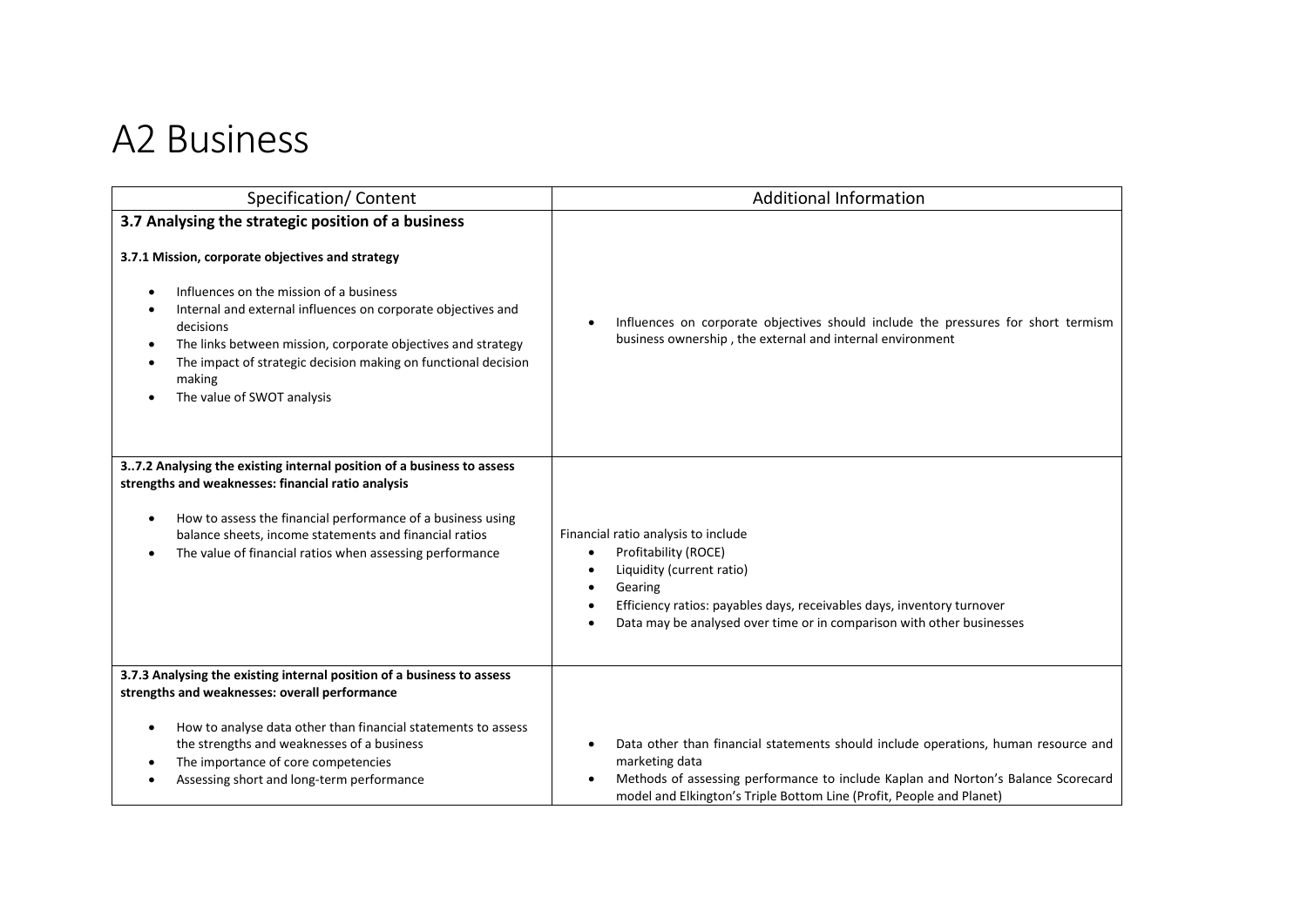| The value of different measures of assessing business<br>performance                                                                                                                                                                                                                                                                                                                                    |                                                                                                                                                                                                                                                                                                                                                                                                                                                                                                      |
|---------------------------------------------------------------------------------------------------------------------------------------------------------------------------------------------------------------------------------------------------------------------------------------------------------------------------------------------------------------------------------------------------------|------------------------------------------------------------------------------------------------------------------------------------------------------------------------------------------------------------------------------------------------------------------------------------------------------------------------------------------------------------------------------------------------------------------------------------------------------------------------------------------------------|
| 3.7.4 Analysing the external environment to assess opportunities and<br>threats: political and legal change<br>The impact of changes in the political and legal environment on<br>strategic and functional decision making                                                                                                                                                                              | The political and legal environment should include a broad understanding of the scope<br>$\bullet$<br>and effects of UK and EU law related to competition, the labour market and environment<br>legislation.<br>The impact of UK and EU Government policy related to enterprise, the role of regulators,<br>infrastructure, the environment and international trade                                                                                                                                  |
| 3.7.5 Analysing the external environment to assess opportunities and<br>threats: economic change<br>The impact of changes in the UK and the global economic<br>$\bullet$<br>environment on strategic and functional decision making<br>Reasons for greater globalisation of business<br>$\bullet$<br>The importance of globailisation for business<br>The importance of emerging economies for business | Economic factors to include GDP, taxation, exchange rates, inflation, fiscal and<br>$\bullet$<br>monetary policy, more open trade v protectionism<br>Students should be able to understand economic data, interpret changes in economic<br>data for the UK, the EU and globally, and consider the implications of such changes and<br>business                                                                                                                                                       |
| 3.7.6 Analysing the external environment to assess the opportunities<br>and threats: social and technological<br>The impact of the social and technological environment on<br>strategic and functional decision making<br>The pressure for socially responsible behaviour<br>$\bullet$                                                                                                                  | Social changes to include demographic changes and population movements such as<br>urbanisation and migration, changes in consumer lifestyle and buying behaviour, the<br>growth of online businesses<br>The social environment to include CSR, the reasons for and against CSR, the difference<br>between the stakeholder v shareholder concept and Carroll's CSR pyramid<br>Technological change should include the impact of technological change on functional<br>$\bullet$<br>areas and strategy |
| 3.7.7 Analysing the external environment to assess opportunities and<br>threats: the competitive environment                                                                                                                                                                                                                                                                                            |                                                                                                                                                                                                                                                                                                                                                                                                                                                                                                      |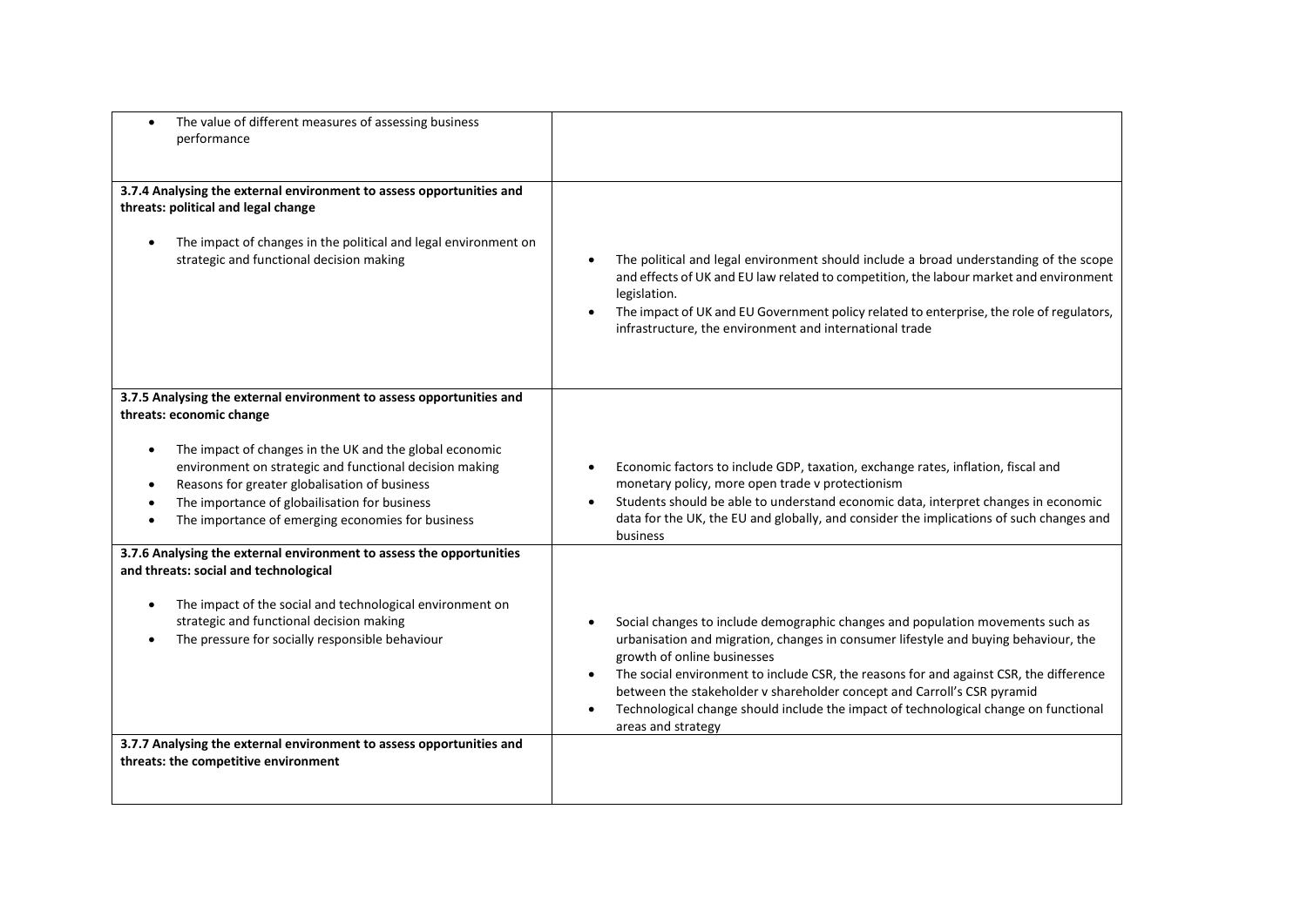| Porters five forces, how and why these might change, and the<br>$\bullet$<br>implications of these forces for strategic and functional decision<br>making and profits                                                                                                                                                         | An understanding of the five forces to include entry threat (barriers to entry), buyer<br>$\bullet$<br>power, supplier power, rivalry, substitute threat<br>Students should consider how the five forces shape competitive strategy |
|-------------------------------------------------------------------------------------------------------------------------------------------------------------------------------------------------------------------------------------------------------------------------------------------------------------------------------|-------------------------------------------------------------------------------------------------------------------------------------------------------------------------------------------------------------------------------------|
| 3.7.8 Analysing strategic options: investment appraisal                                                                                                                                                                                                                                                                       |                                                                                                                                                                                                                                     |
| Financial methods of assessing an investment<br>Factors influencing investment decisions<br>The value of sensitivity analysis                                                                                                                                                                                                 | Investment appraisal should include the calculation and interpretation of payback,<br>average rate of return and net present value<br>Factors to include investment criteria, non-financial factors, risk and uncertainty<br>٠      |
| 3.8 Choosing Strategic Direction                                                                                                                                                                                                                                                                                              |                                                                                                                                                                                                                                     |
| 3.8. 1Strategic direction: choosing which markets to compete in and<br>what products to offer                                                                                                                                                                                                                                 |                                                                                                                                                                                                                                     |
| Factors influencing which markets to compete in and which<br>products to offer<br>The reasons for choosing and value of different options for<br>strategic direction                                                                                                                                                          | Strategic direction to include the Ansoff matrix and value of market penetration,<br>market development, new product development and diversification                                                                                |
| 3.8.2 Strategic positioning: choosing how to compete<br>How to compete in terms of benefits and price<br>Influences on the choice of positioning strategy<br>The value of different strategic positioning strategies<br>The benefits of having competitive advantage<br>The difficulties of maintaining competitive advantage | Strategic positioning to include Porter's low cost, differentiation and focus strategies<br>Bowman's strategic clock                                                                                                                |
|                                                                                                                                                                                                                                                                                                                               |                                                                                                                                                                                                                                     |
| 3.9 Strategic methods: how to pursue strategies                                                                                                                                                                                                                                                                               |                                                                                                                                                                                                                                     |
| 3.9.1 Assessing a change in scale                                                                                                                                                                                                                                                                                             |                                                                                                                                                                                                                                     |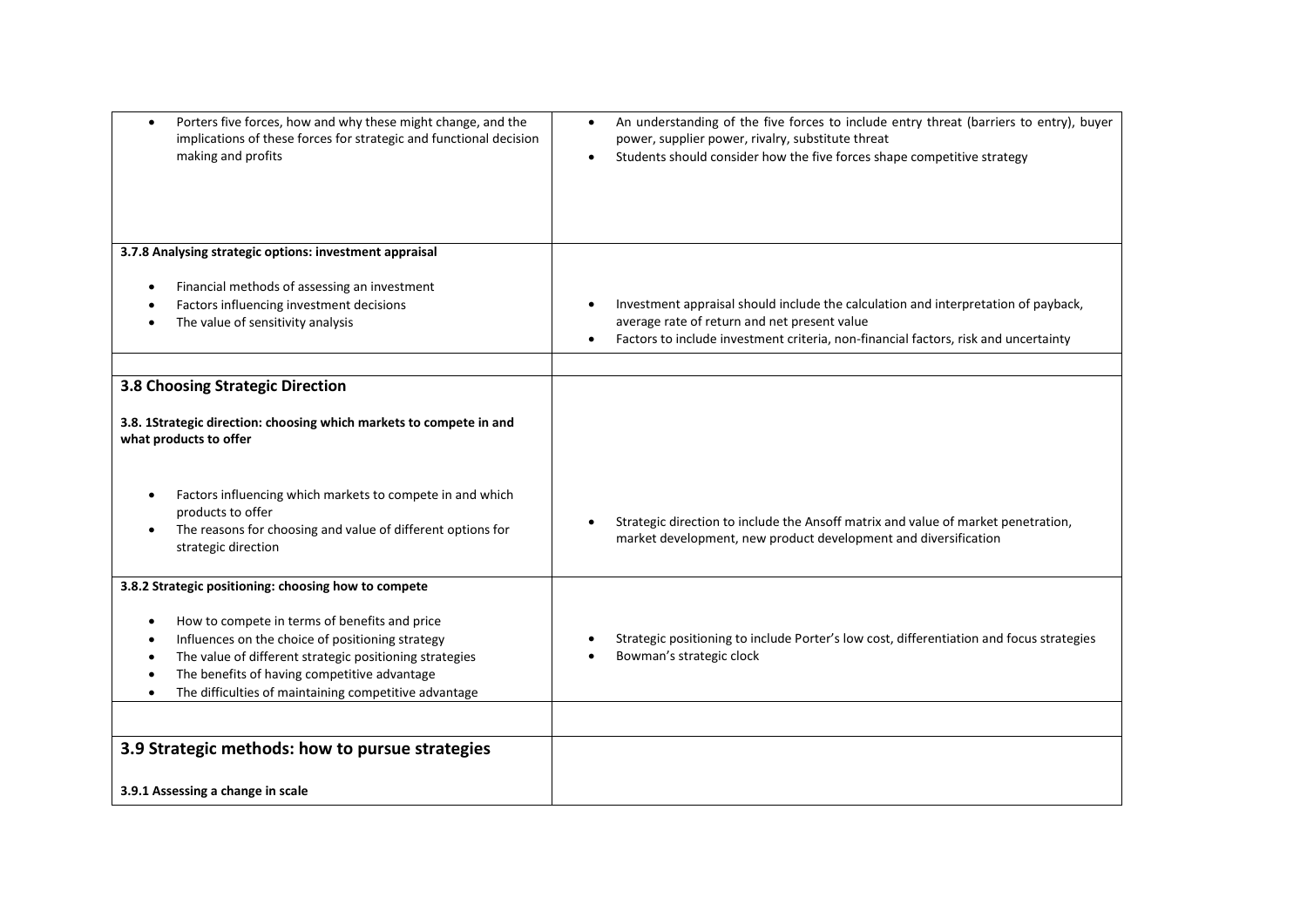| The reasons why businesses grow or retrench<br>The difference between organic and external growth<br>How to manage and overcome the problems of growth or<br>retrenchment<br>The impact of growth or retrenchment on the functional areas<br>of a business<br>Assessing methods of types of growth                                                                                                                                                                                                                                                                                       | Types of growth to include organic and external<br>$\bullet$<br>Issues with growth should include economies of scale (including technical, purchasing<br>and managerial), economies of scope, diseconomies if scale, the experience curve,<br>synergy and overtrading<br>Issues with managing growth should include Greiner's model of growth<br>$\bullet$<br>Methods of growth to include mergers, takeovers, ventures, franchising<br>$\bullet$<br>Types of growth to include vertical (backward and forward), horizontal and<br>$\bullet$<br>conglomerate integration |
|------------------------------------------------------------------------------------------------------------------------------------------------------------------------------------------------------------------------------------------------------------------------------------------------------------------------------------------------------------------------------------------------------------------------------------------------------------------------------------------------------------------------------------------------------------------------------------------|--------------------------------------------------------------------------------------------------------------------------------------------------------------------------------------------------------------------------------------------------------------------------------------------------------------------------------------------------------------------------------------------------------------------------------------------------------------------------------------------------------------------------------------------------------------------------|
| 3.9.2 Assessing innovation                                                                                                                                                                                                                                                                                                                                                                                                                                                                                                                                                               |                                                                                                                                                                                                                                                                                                                                                                                                                                                                                                                                                                          |
| The pressures of innovation<br>$\bullet$<br>The value of innovation<br>The ways of becoming an innovative organisation<br>How to protect innovation and intellectual property<br>The impact of an innovation strategy on the functional areas of a<br>business                                                                                                                                                                                                                                                                                                                           | Types of innovation should include product and process innovation<br>Ways of becoming innovative include Kaizen. Research and development,<br>$\bullet$<br>intrapreneurship and benchmarking<br>Ways or protecting intellectual property include patents and copyrights                                                                                                                                                                                                                                                                                                  |
| 3.9.3 Assessing internationalisation                                                                                                                                                                                                                                                                                                                                                                                                                                                                                                                                                     |                                                                                                                                                                                                                                                                                                                                                                                                                                                                                                                                                                          |
| Reasons for targeting, operating and trading with international<br>$\bullet$<br>markets<br>Factors influencing the attractiveness of international markets<br>٠<br>Reasons for producing more and sourcing more resources<br>abroad<br>Ways of entering international markets and value of different<br>methods<br>Influences on buying, selling and producing abroad<br>$\bullet$<br>Managing international business including pressures for local<br>responsiveness and pressures for cost reduction<br>The impact on internationalisation for the functional areas of<br>the business | Methods of entering international markets include export, licensing, alliances and direct<br>$\bullet$<br>investment<br>Decisions regarding producing overseas include off-shoring and re-shoring<br>$\bullet$<br>Targeting overseas markets may include being a multinational<br>$\bullet$<br>Managing international business including Bartlett and Ghosal's international, multi-<br>$\bullet$<br>domestic, transnational and global strategies                                                                                                                       |
| 3.9.4 Assessing greater use of digital technology                                                                                                                                                                                                                                                                                                                                                                                                                                                                                                                                        |                                                                                                                                                                                                                                                                                                                                                                                                                                                                                                                                                                          |
| The pressures to adopt digital technology<br>$\bullet$<br>The value of digital technology<br>The impact of digital technology on the functional areas of a<br>business                                                                                                                                                                                                                                                                                                                                                                                                                   | Digital technology should include e-commerce, big data, data mining and enterprise<br>$\bullet$<br>resource planning (ERP)                                                                                                                                                                                                                                                                                                                                                                                                                                               |